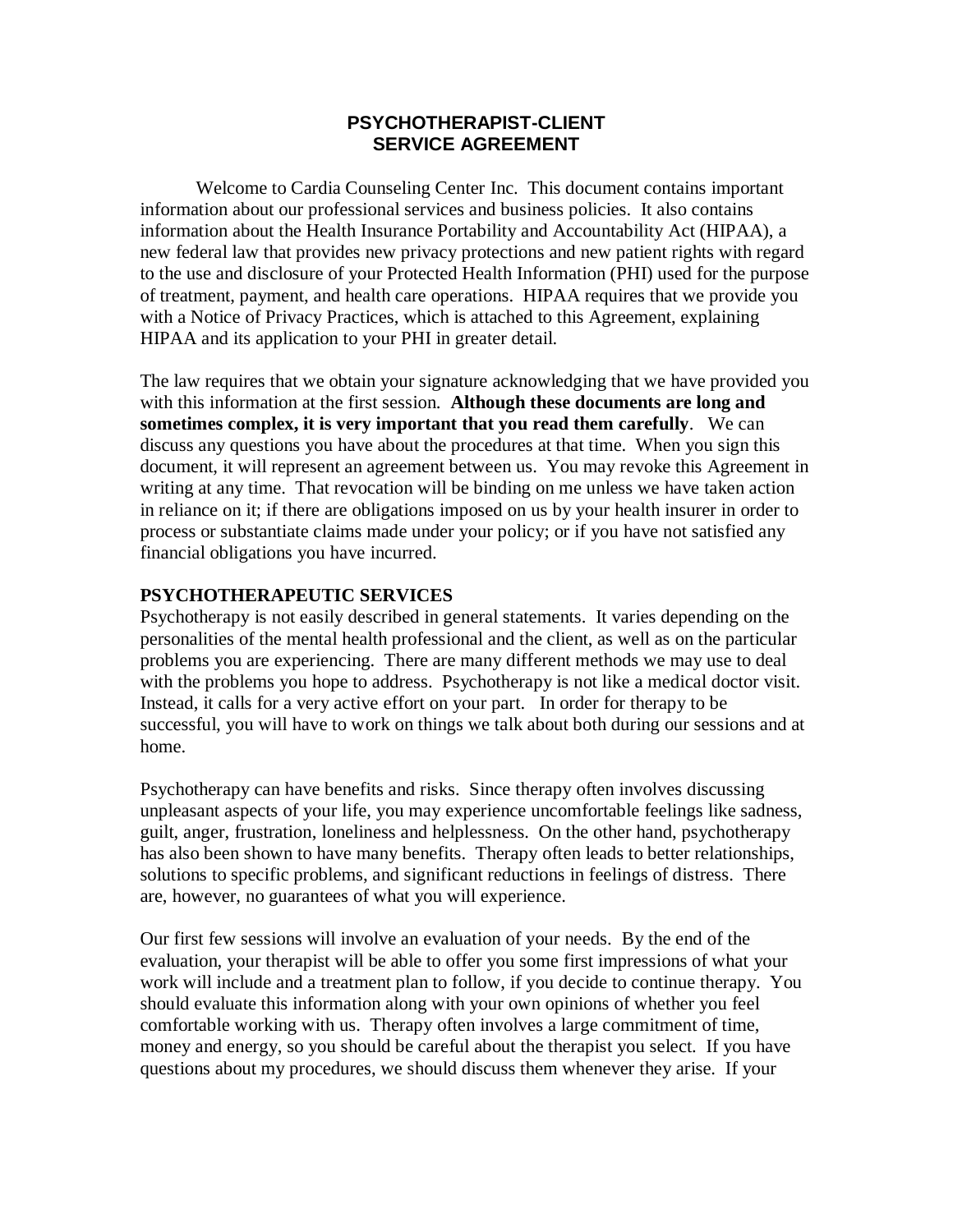doubts persist, we will be happy to help you set up a meeting with another mental health professional.

Some clients seek therapy at Cardia Counseling Center because of our expertise in "spiritually attuned psychotherapy." If you would like to receive this type of therapy, including spiritual interventions such as prayer, please let us know and it will be added to your treatment plan.

### **SESSIONS**

We will usually schedule one 45-minute per week at a time we agree on, although some sessions may be longer or more frequent. Notice of any scheduled session you need to cancel is appreciated as early as possible. **Once an appointment is scheduled you will be expected to pay for it unless you provide a minimum of 24 hours advance notice of cancellation (except in circumstances we both consider as being outside of your control). It is important to note that insurance companies do not provide reimbursement for cancelled sessions; therefore, you will be charged the full session fee, not just the amount of your co-payment.** 

### **PROFESSIONAL FEES**

Fees for professional services are based on professional qualifications of the therapist and not on payment schedules promoted by insurance companies as "usual and customary" or "maximum" amounts allowable.

Initial assessment is \$175.00 and standard sessions are \$175.00 and 45 minutes in length unless otherwise arranged. In addition to weekly appointments, we may charge this amount on a prorated basis for other professional service you may need, including report writing, preparation of records or treatment summaries, and telephone conversations lasting longer than 5 or 10 minutes. If you become involved in legal proceedings that require your therapists participation, you will be expected to pay for all professional time, including preparation and transportation costs, even if we are called to testify by another party. Because of the difficulty of legal involvement, we charge \$300.00 per hour for preparation and attendance at any legal proceeding. We will try to notify you ahead of time of any likely charges for these additional services. In cases where we spend less than an hour, you will be charged for the portion of the hour used in 15-minute increments.

#### **CONTACT PROCEDURES**

Due to work schedules, we are often not immediately available by phone. A message can be left on Cardia's voicemail (630-272-2313) at any time of the day. We will make every effort to return your call within 48 hours, with the exception of weekends and holidays. Please leave your contact numbers on every message, with times you will be available and/or with a voicemail on which your therapist can leave a private message. Please let your therapist know if there are any special instructions regarding leaving messages with family members or co-workers. This office does not provide emergency services. In the event of an emergency, please contact the appropriate emergency service (i.e., police, fire, hospital), go to the nearest emergency room and ask for the psychologist or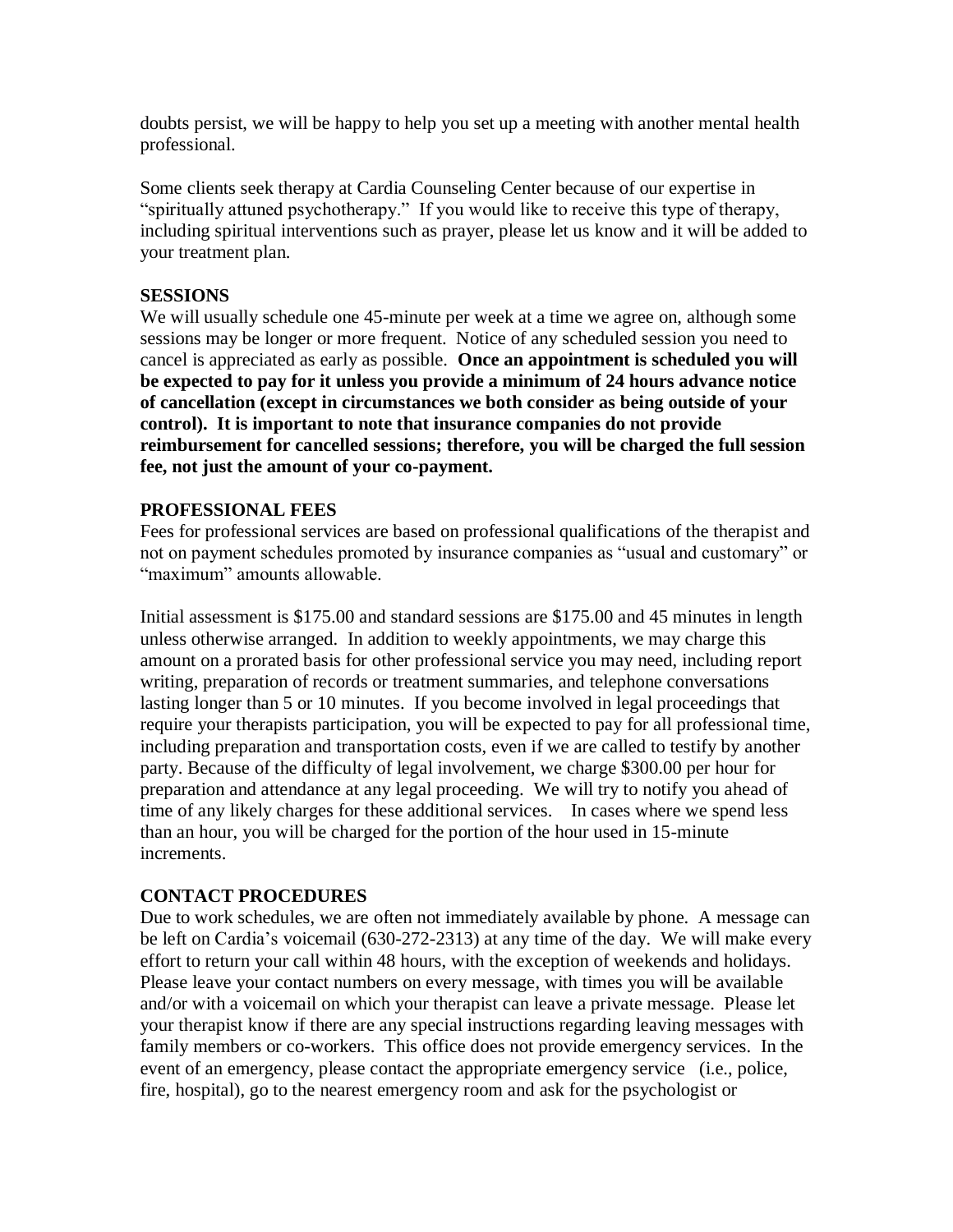psychiatrist on call, or call DuPage County Crisis Line 630-627-1700. Your therapist will assist in the development of a detailed crisis plan as needed. The emergency contact you provided at intake will be contacted as necessary. If your therapist will be unavailable for an extended time (e.g., vacation break), coverage will be provided by another mental health professional for assistance if needed.

# **LIMITS ON CONFIDENTIALITY**

The law protects the privacy of all communications between a client and psychotherapist. In most situations, we can only release information about your treatment to others if you sign a written Authorization form that meets certain legal requirements imposed by HIPAA and/or Illinois law. However, in the following situations, no authorization is required:

- We may occasionally find it helpful to consult other health and mental health professionals about a case. During consultation, we make every effort to avoid revealing your identity. These professionals are also legally bound to maintain confidentiality. If you don't object, we will not tell you about these consultations unless we feel it is important for our work together.
- We may have contracts with insurance companies, peer consultants, legal services, accounting firms, electronic billing organizations and collection agencies. As required by HIPAA, we have a formal Business Associate Contract with applicable businesses, in which they promise to maintain the confidentiality of this data except as specifically allowed in the contract or otherwise required by law. If you wish, we can provide you with the names of these organizations and/or a blank copy of this contract.
- Disclosures required for health insurers or for overdue fees are discussed elsewhere in this Agreement
- If you are involved in a court proceeding and a request is made for information concerning your diagnosis and treatment, such information is protected by the psychotherapist-client privilege law. We cannot disclose any information without a court order. If you are involved in or contemplating litigation, you should consult with your attorney to determine whether it is likely that a judge would order me to disclose your information.
- If a government agency is requesting the information for health oversight activities, we may be required to provide it for them.
- If a client files a complaint or lawsuit against me, we may disclose relevant information regarding that client in order to defend ourselves.
- If you file a worker's compensation claim and we are rendering treatment or services in accordance with the provisions of Illinois Workers' Compensation law, we must, upon appropriate request, provide a copy of your record to your employer or his/her appropriate designee.
- There are some situations in which we are legally obligated to take action, which we believe are necessary to attempt to protect you and/or others from harm and we may have to reveal some information about a client's treatment.
- If we have reasonable cause to believe that a child under 18 known to us in our professional capacity may be an abused or neglected child, the law requires that we file a report with the local office of the Department of Children and Family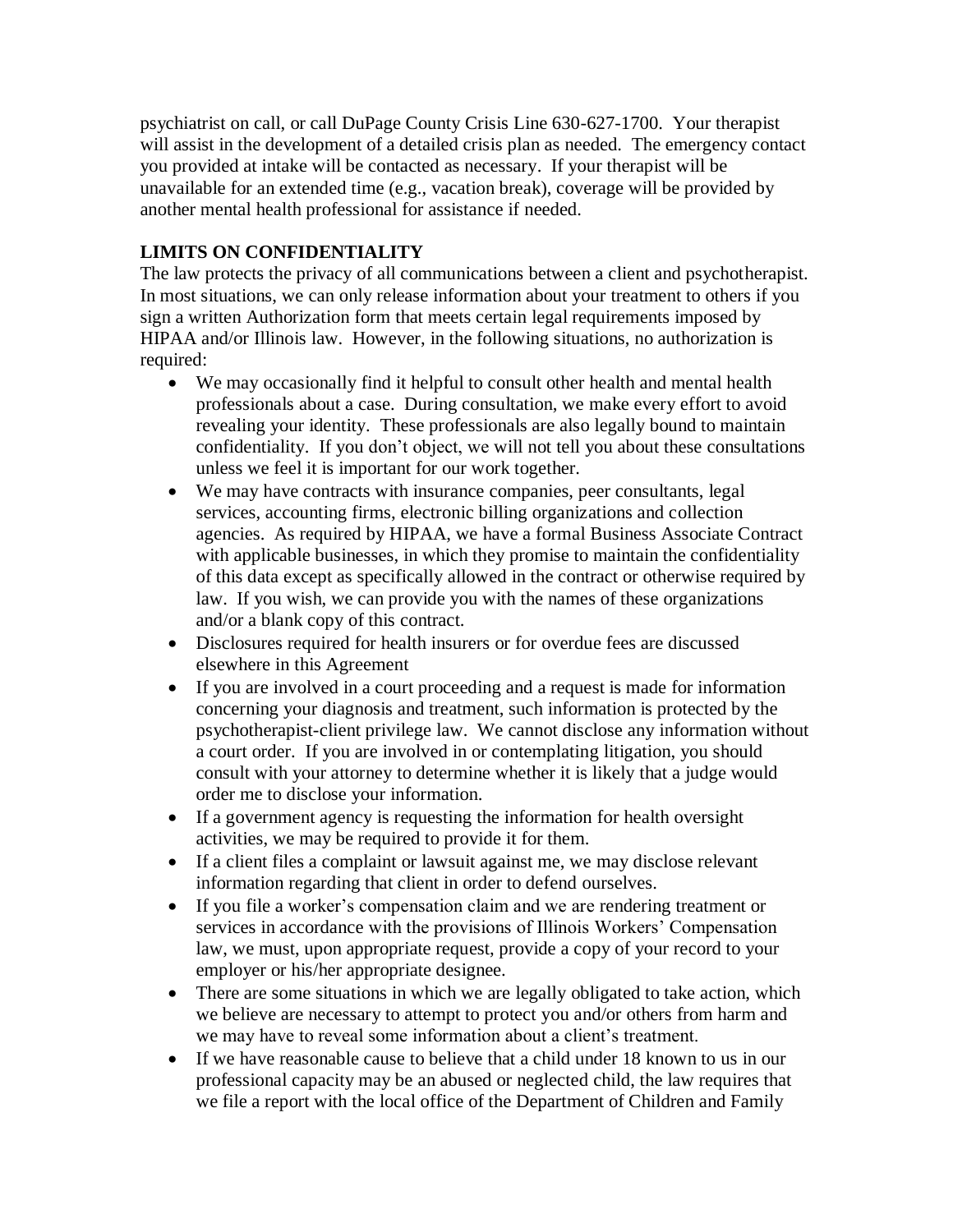Services. Once a report is filed, we may be required to provide additional information to the authorities.

- If we have reasonable cause to believe that an adult over the age of 60 living in a domestic situation has been abused, neglected or financially exploited in the preceding 12 months, the law requires that we file a report with the agency designated to receive such reports by the Department of Aging. Once a report is filed, we may be required to provide additional information to the authorities.
- If you have made a specific threat of violence toward another or if we believe that you present a clear, imminent risk of serious physical harm to another, we may be required to disclose information in order for protective actions to be taken. These actions may include notifying the potential victim and/or the police, or seeking hospitalization for you.
- If we believe that you present a clear, imminent risk of serious physical or mental injury or death to yourself, we may be required to disclose information in order for protective action to be taken. These actions may include seeking your hospitalization or contacting family members or others who can assist in protecting you.
- If any of these situations arise, we will make every effort to fully discuss it with you before taking any action and to limit my disclosure to what is necessary.

While this written summary of exceptions to confidentiality should prove helpful in informing you about potential problems, it is important that we discuss any questions or concerns that you may have now or in the future. The laws governing confidentiality can be quite complex, and I am not an attorney. In situations where specific advice is required, formal legal advice may be needed.

# **PROFESSIONAL RECORDS**

You should be aware that pursuant to HIPAA, we may keep your Protected Health Information (PHI) in two sets of professional records. One set constitutes your Clinical Record. This often includes your intake information, your reasons for seeking therapy, your symptoms, your diagnosis, your treatment goals and progress, your medical and psychosocial history, any records we receive from other providers/agencies, your billing records, and any reports we have sent to others including your insurance carrier. You are responsible for notifying me immediately of any changes to your intake information. This often includes your address, phone numbers, employer, and health insurance information. In addition to your Clinical Record, we may also keep a set of Psychotherapy Notes. These Notes are for my use and are designed to assist us in providing you with the best treatment. While the content of Psychotherapy Notes vary greatly from client to client, they can include the content of our conversations, my impressions of those conversations, and how they impact on your therapy. They may also contain particularly sensitive information that you may reveal to me that is not required to be included in your Clinical Record. While insurance companies can request and receive a copy of your Clinical Record, they cannot receive a copy of your Psychotherapy Notes without your specific Authorization. Insurance companies cannot require your Authorization as a condition of coverage nor penalize you in any way for your refusal. You may examine and/or receive a copy of both sets of records, if you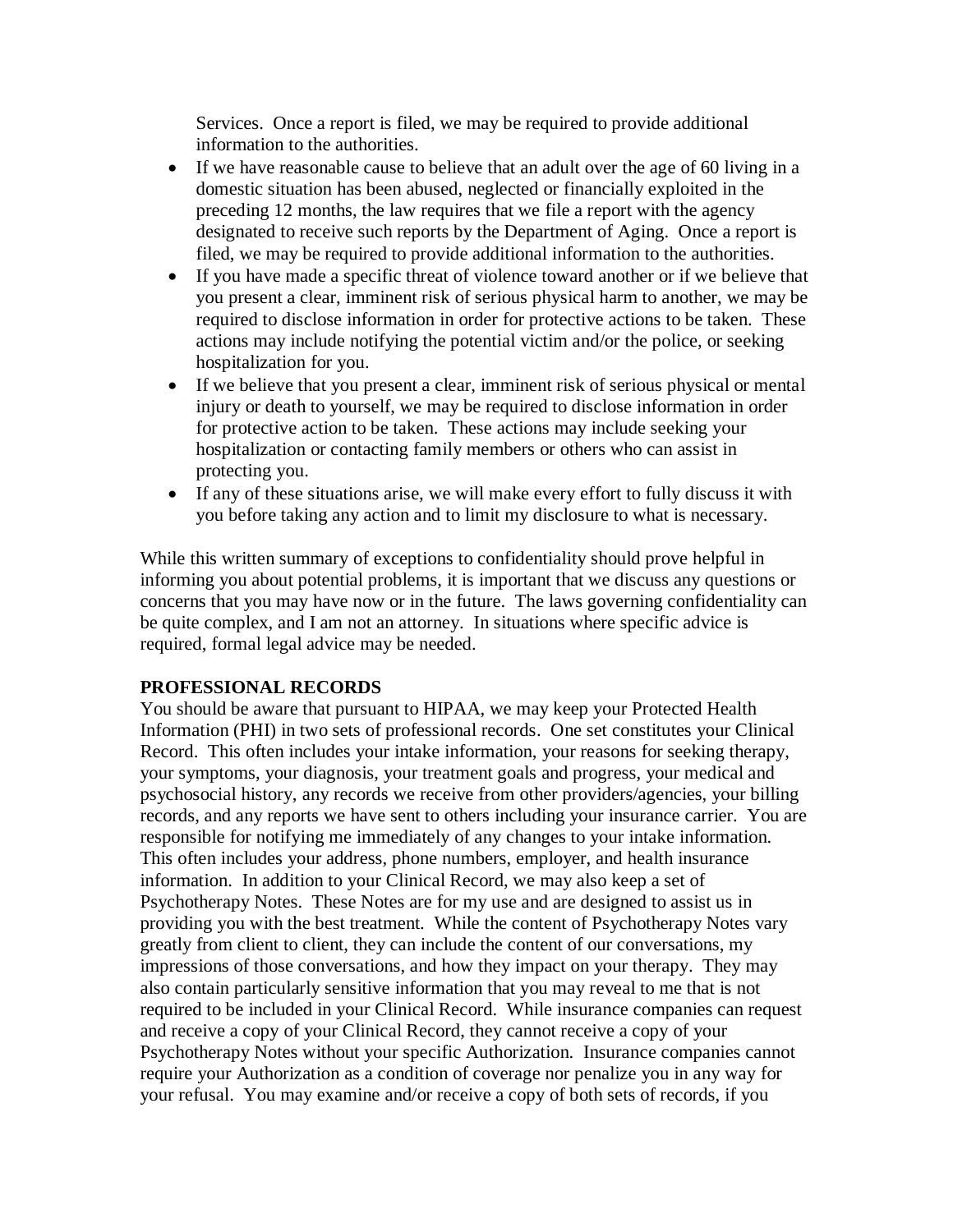request it in writing. Because these are professional records, they can be misinterpreted and/or upsetting to untrained readers. For this reason, we recommend that you initially review them in my presence, or have them forwarded to another mental health professional so you can discuss the contents. In most circumstances, we are allowed to charge a copying fee of \$.25 per page and a service fee of \$35 for admistration.

# **CLIENT RIGHTS**

HIPAA provides you with several new or expanded rights with regard to your Clinical Record and disclosures of your Protected Health Information (PHI). These rights include requesting that we amend your record; requesting restrictions on what information from your Clinical Record is disclosed to others; requesting an accounting of most disclosures of your PHI that you have neither consented to nor authorized; determining the location to which PHI disclosures are sent; having any complaints you make about my policies and procedures recorded in your records; and the right to a paper copy of this Agreement, the attached Notice form, and my privacy policies and procedures. We are happy to discuss any of these rights with you.

# **MINORS AND PARENTS**

Clients under 12 years of age and their parents should be aware that the law allows parents to examine their child's treatment records. Parents of children between 12 and 18 cannot examine their child's records unless the child consents and unless we find that there are no compelling reasons for denying the access. Parents are entitled to information concerning their child's current physical and mental condition, diagnosis, treatment needs, services provided and services needed. Since parental involvement is often crucial to successful treatment, in most cases, we require that clients between 12 and 18 years of age and their parents enter into an agreement that allows parents access to certain additional treatment information. If everyone agrees, during treatment, we will provide parents with general information about the progress of their child's treatment and his/her attendance at scheduled sessions. We will also provide parents with a verbal summary of treatment when it is complete. Any other communication will require the child's Authorization, unless we feel the child is in danger or is a danger to someone else, in which case, we will notify the parents of my concern. Before giving parents any information, we will discuss the matter with the child, if possible, and do my best to handle any objections he/she may have.

## **BILLING AND PAYMENTS**

You will be expected to pay for each session at the time it is held, unless otherwise arranged. You may also be asked to contact your insurance carrier when questions or concerns about your benefits arise. If you miss an appointment without a minimum of 24 hours notice of a cancellation you will be billed the entire cost of the session, as insurance cannot be billed for services not rendered.

If your account has not been paid for more than 60 days and arrangements for payment have not been agreed upon, we have the option of using legal means to secure payment. This may involve hiring a collection agency or going through small claims court which will require me to disclose otherwise confidential information. In most collection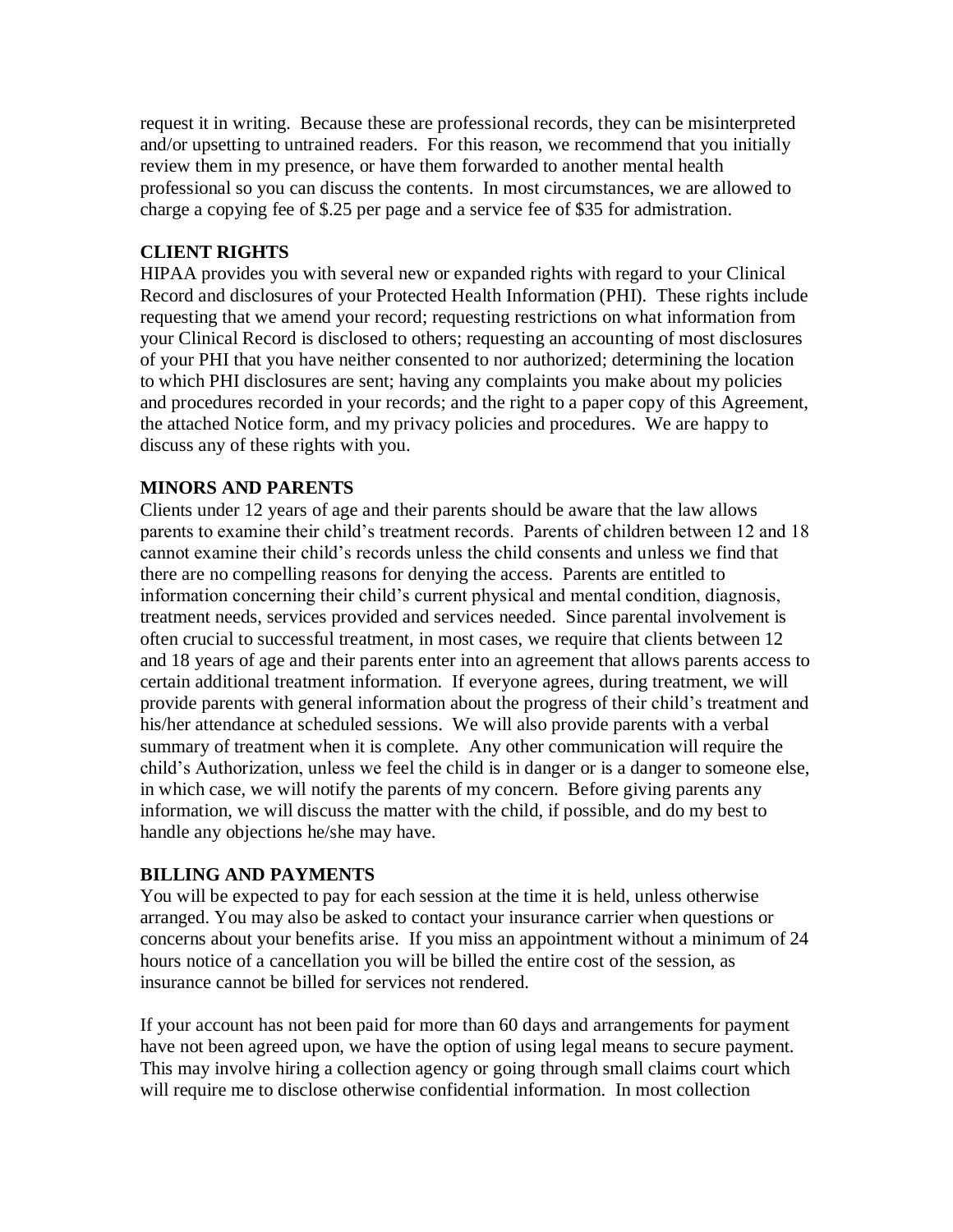situations, the only information we release regarding a client's treatment is his/her intake information (e.g., name, address, date of birth, etc.), social security number, nature of services provided, dates of service, and the amount due. If such legal action is necessary, its costs will be included in the claim. Fees for court related work, including reviewing notes, time in court and any preparations are \$300 per hour.

## **INSURANCE REIMBURSEMENT**

In order for us to set realistic goals and priorities, it is important to evaluate what resources you have available to pay for your treatment. If you have a health insurance policy, it will usually provide some coverage for mental health treatment. We will provide you with whatever assistance we can in helping you receive the benefits to which you are entitled. This may include bills you can submit to your insurance company or a statement of accounts. You will receive an itemized bill at the end of each session. This can be submitted to your insurance for reimbursement. It is important to note that you (not your insurance company) are responsible for full payment of my fees. It is very important that you find out exactly what mental health services your insurance policy covers. To the extent possible, we will try to work within the limits of your policy. For example, if the policy allows 20 sessions per year, we will make every effort to accomplish your goals in 20 sessions or less. In some cases, this may not be possible and you would have to assume the cost of continuing sessions. We will make every effort to notify you ahead of time if we think this is a possibility.

You should carefully read the section in your insurance coverage booklet that describes mental health services. If you have questions about the coverage, call your plan administrator. Of course, we will provide you with whatever information we can based on my experience and will be happy to help you in understanding the information received from your insurance company. If it is necessary to clear confusion, we are willing to call the company on your behalf.

Due to the rising costs of health care, insurance benefits have increasingly become more complex. It is sometimes difficult to determine exactly how much mental coverage is available. "Managed Health Care" plans such as HMOs and PPOs often require authorization before they provide reimbursement for mental health services. These plans are often limited to short-term treatment approaches designed to work out specific problems that interfere with a person's usual level of functioning. It may be necessary to seek approval for more therapy after a certain number of sessions. We will fill out any forms needed to request more sessions, but cannot guarantee your insurance will grant them. Requests for sessions usually include your diagnosis, descriptions of progress and treatment methods. They do not include specific information you have discussed with me. Upon your request, you may review these forms prior to the insurance company receiving them. While much can be accomplished in short-term therapy, some clients feel that they need more services after insurance benefits end.

You should also be aware that your contract with your health insurance company requires that you authorize us to provide it with information relevant to services that we provide to you. If you are seeking reimbursement for services under your health insurance policy,